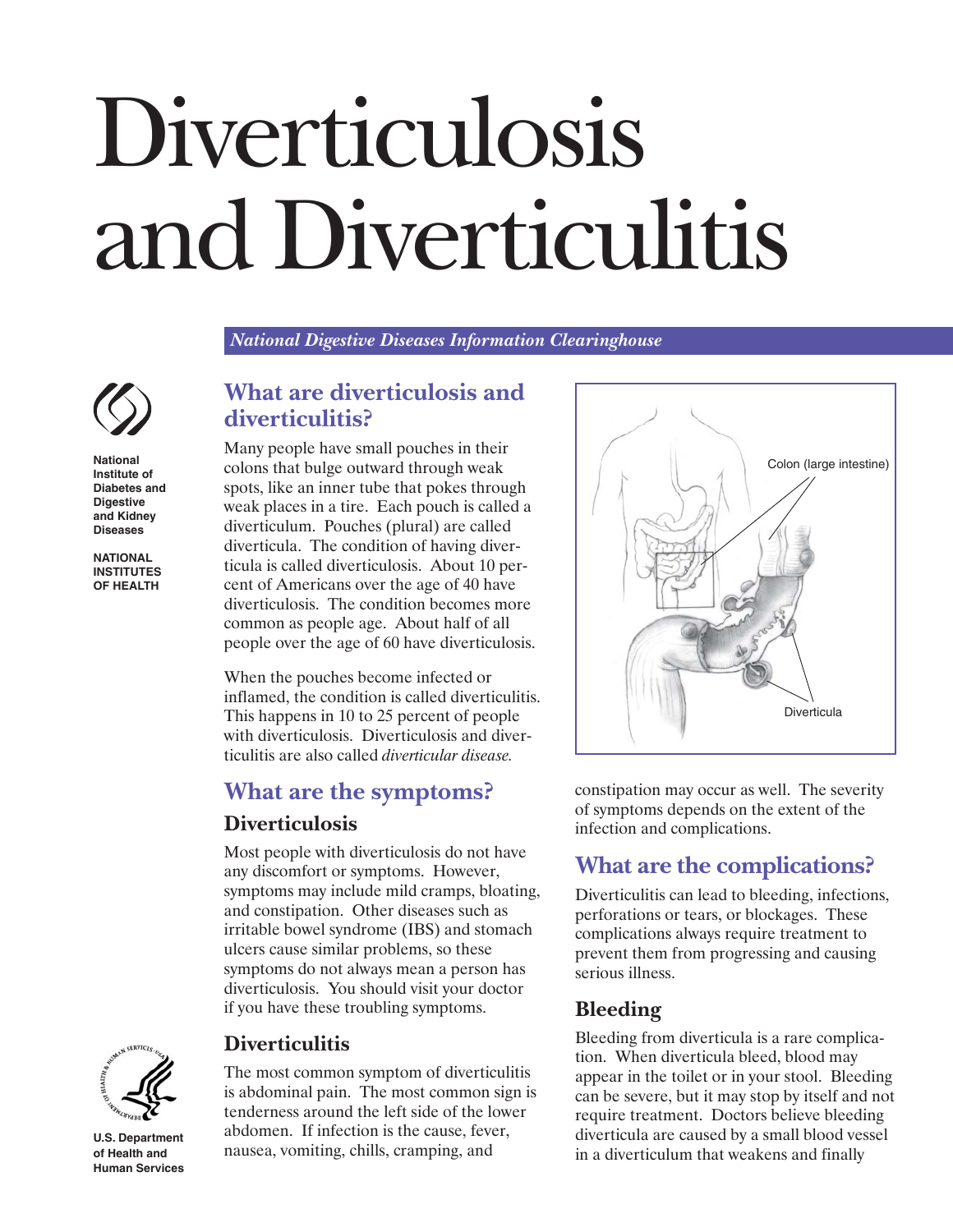bursts. If you have bleeding from the rectum, you should see your doctor. If the bleeding does not stop, surgery may be necessary.

#### **Abscess, Perforation, and Peritonitis**

The infection causing diverticulitis often clears up after a few days of treatment with antibiotics. If the condition gets worse, an abscess may form in the colon.

An abscess is an infected area with pus that may cause swelling and destroy tissue. Sometimes the infected diverticula may develop small holes, called perforations. These perforations allow pus to leak out of the colon into the abdominal area. If the abscess is small and remains in the colon, it may clear up after treatment with antibiotics. If the abscess does not clear up with antibiotics, the doctor may need to drain it.

To drain the abscess, the doctor uses a needle and a small tube called a catheter. The doctor inserts the needle through the skin and drains the fluid through the catheter. This procedure is called percutaneous catheter drainage. Sometimes surgery is needed to clean the abscess and, if necessary, remove part of the colon.

A large abscess can become a serious problem if the infection leaks out and contaminates areas outside the colon. Infection that spreads into the abdominal cavity is called peritonitis. Peritonitis requires immediate surgery to clean the abdominal cavity and remove the damaged part of the colon. Without surgery, peritonitis can be fatal.

#### **Fistula**

A fistula is an abnormal connection of tissue between two organs or between an organ and the skin. When damaged tissues come into contact with each other during infection, they sometimes stick together. If they heal that way, a fistula forms. When diverticulitisrelated infection spreads outside the colon, the colon's tissue may stick to nearby tissues. The organs usually involved are the bladder, small intestine, and skin.

The most common type of fistula occurs between the bladder and the colon. It affects men more than women. This type of fistula can result in a severe, long-lasting infection of the urinary tract. The problem can be corrected with surgery to remove the fistula and the affected part of the colon.

#### **Intestinal Obstruction**

The scarring caused by infection may cause partial or total blockage of the large intestine. When this happens, the colon is unable to move bowel contents normally. When the obstruction totally blocks the intestine, emergency surgery is necessary. Partial blockage is not an emergency, so the surgery to correct it can be planned.

## **What causes diverticular disease?**

Although not proven, the dominant theory is that a low-fiber diet is the main cause of diverticular disease. The disease was first noticed in the United States in the early 1900s. At about the same time, processed foods were introduced into the American diet. Many processed foods contain refined, low-fiber flour. Unlike whole-wheat flour, refined flour has no wheat bran.

Diverticular disease is common in developed or industrialized countries—particularly the United States, England, and Australia where low-fiber diets are common. The disease is rare in countries of Asia and Africa, where people eat high-fiber vegetable diets.

Fiber is the part of fruits, vegetables, and grains that the body cannot digest. Some fiber dissolves easily in water (soluble fiber). It takes on a soft, jelly-like texture in the intestines. Some fiber passes almost unchanged through the intestines (insoluble fiber). Both kinds of fiber help make stools soft and easy to pass. Fiber also prevents constipation.

Constipation makes the muscles strain to move stool that is too hard. It is the main cause of increased pressure in the colon. This excess pressure might cause the weak spots in the colon to bulge out and become diverticula.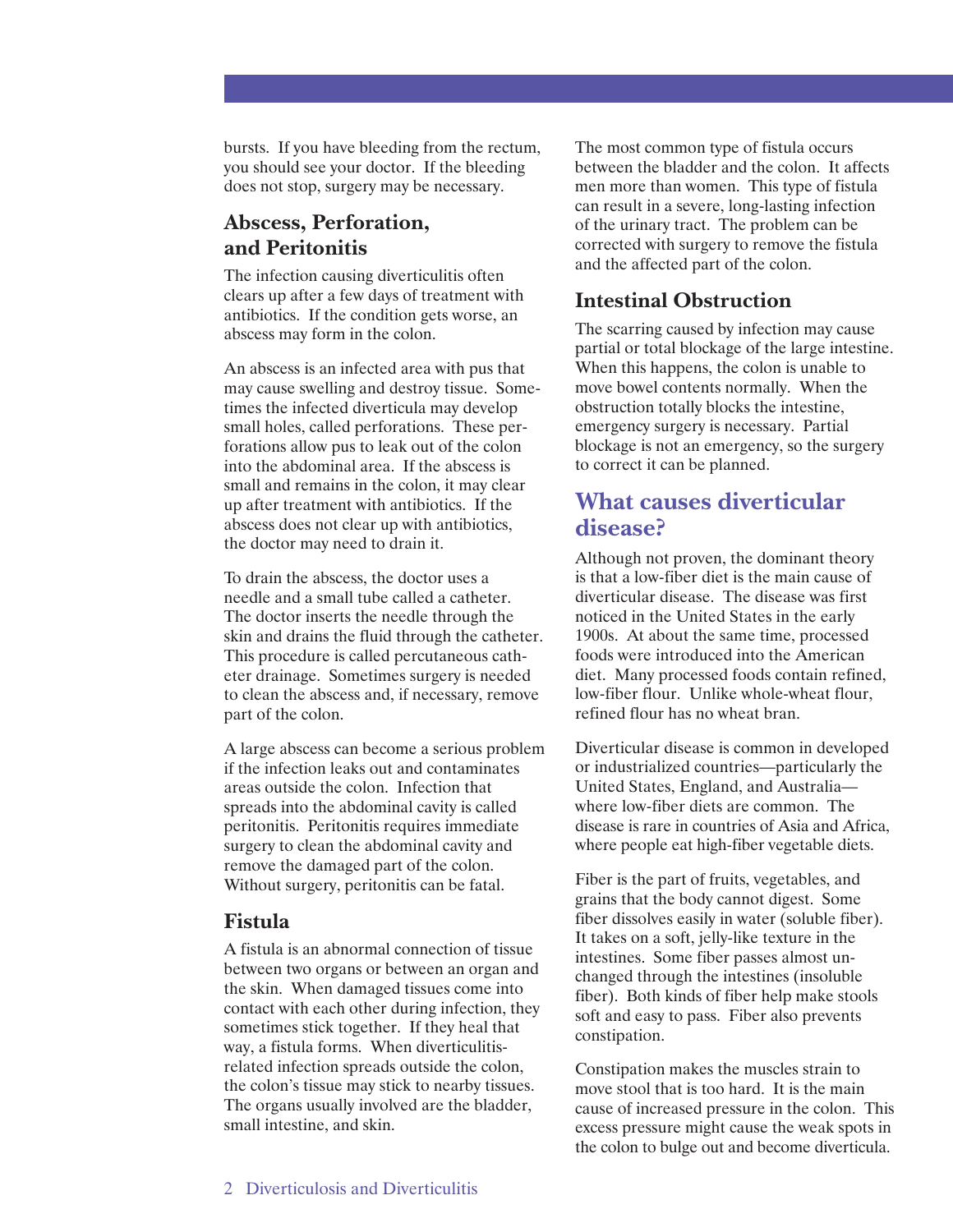Diverticulitis occurs when diverticula become infected or inflamed. Doctors are not certain what causes the infection. It may begin when stool or bacteria are caught in the diverticula. An attack of diverticulitis can develop suddenly and without warning.

## **How does the doctor diagnose diverticular disease?**

To diagnose diverticular disease, the doctor asks about medical history, does a physical exam, and may perform one or more diagnostic tests. Because most people do not have symptoms, diverticulosis is often found through tests ordered for another ailment.



*The doctor will ask about medical history.* 

When taking a medical history, the doctor may ask about bowel habits, symptoms, pain, diet, and medications. The physical exam usually involves a digital rectal exam. To perform this test, the doctor inserts a gloved, lubricated finger into the rectum to detect tenderness, blockage, or blood. The doctor may check stool for signs of bleeding and test blood for signs of infection. The doctor may also order x rays or other tests.

## **What is the treatment for diverticular disease?**

A high-fiber diet and, occasionally, mild pain medications will help relieve symptoms in most cases. Sometimes an attack of diverticulitis is serious enough to require a hospital stay and possibly surgery.

### **Diverticulosis**

Increasing the amount of fiber in the diet may reduce symptoms of diverticulosis and prevent complications such as diverticulitis. Fiber keeps stool soft and lowers pressure inside the colon so that bowel contents can move through easily. The American Dietetic Association recommends 20 to 35 grams of fiber each day. The table shows the amount of fiber in some foods that you can easily add to your diet.

The doctor may also recommend taking a fiber product such as Citrucel or Metamucil once a day. These products are mixed with water and provide about 2 to 3.5 grams of fiber per tablespoon, mixed with 8 ounces of water.

Until recently, many doctors suggested avoiding foods with small seeds such as tomatoes or strawberries because they believed that particles could lodge in the diverticula and cause inflammation. However, it is now generally accepted that only foods that may irritate or get caught in the diverticula cause problems. Foods such as nuts, popcorn hulls, and sunflower, pumpkin, caraway, and sesame seeds should be avoided. The seeds in tomatoes, zucchini, cucumbers, strawberries, and raspberries, as well as poppy seeds, are generally considered harmless. People differ in the amounts and types of foods they can eat. Decisions about diet should be made based on what works best for each person. Keeping a food diary may help identify individual items in one's diet.

If cramps, bloating, and constipation are problems, the doctor may prescribe a short course of pain medication. However, many medications affect emptying of the colon, an undesirable side effect for people with diverticulosis.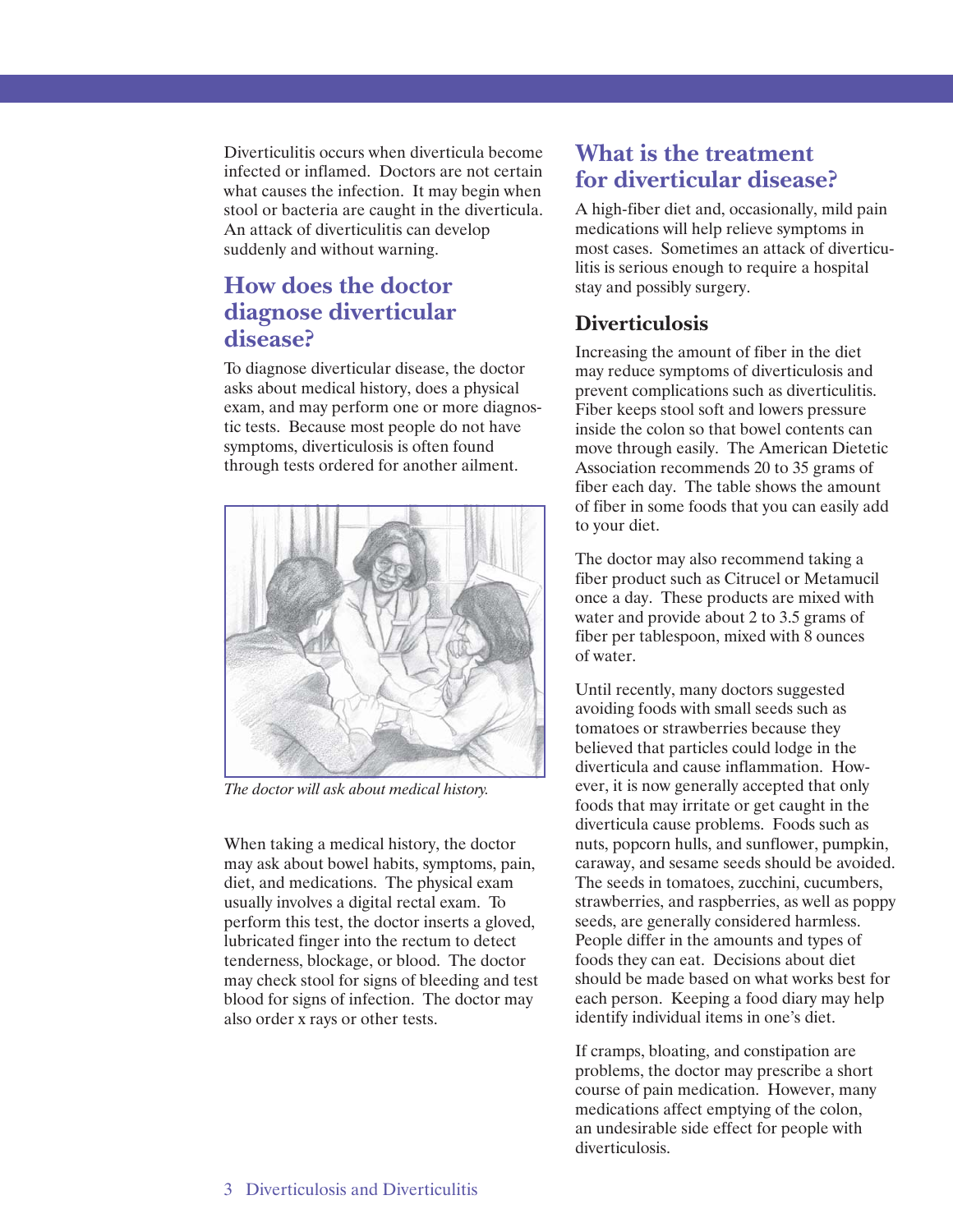## **Amount of Fiber in Some Foods**

#### **Fruits**



| Apple, raw, with skin<br>Peach, raw | $1 \text{ medium} = 3.3 \text{ grams}$<br>$1 \text{ medium} = 1.5 \text{ grams}$ |  |
|-------------------------------------|----------------------------------------------------------------------------------|--|
| Pear, raw                           | $1 \text{ medium} = 5.1 \text{ grams}$                                           |  |
| langerine, raw                      | $1 \text{ medium} = 1.9 \text{ grams}$                                           |  |

#### **Vegetables**

Asparagus, fresh, cooked Broccoli, fresh, cooked Brussels sprouts, fresh, cooked Cabbage, fresh, cooked Carrot, fresh, cooked Cauliflower, fresh, cooked Romaine lettuce Spinach, fresh, cooked Summer squash, cooked Tomato, raw Winter squash, cooked

| 4 spears  | ═   | 1.2 grams   |
|-----------|-----|-------------|
| $1/2$ cup | =   | 2.6 grams   |
| $1/2$ cup | $=$ | 2 grams     |
| $1/2$ cup | =   | $1.5$ grams |
| $1/2$ cup | =   | 2.3 grams   |
| $1/2$ cup | $=$ | 1.7 grams   |
| 1 cup     | =   | 1.2 grams   |
| $1/2$ cup | =   | 2.2 grams   |
| 1 cup     | =   | 2.5 grams   |
| 1         | $=$ | 1 gram      |
| 1 cup     |     | 5.7 grams   |

#### **Starchy Vegetables**

Baked beans, canned, plain Kidney beans, fresh, cooked Lima beans, fresh, cooked Potato, fresh, cooked

#### **Grains**

Bread, whole-wheat Brown rice, cooked Cereal, bran flake Oatmeal, plain, cooked White rice, cooked



| 1 slice   | $=$ | 1.9 grams |
|-----------|-----|-----------|
| 1 cup     | $=$ | 3.5 grams |
| $3/4$ cup | $=$ | 5.3 grams |
| $3/4$ cup | $=$ | 3 grams   |





Source: United States Department of Agriculture (USDA). USDA Nutrient Database for Standard Reference Release 15. Available at *www.nal.usda.gov/fnic/cgi-bin/ nut\_search.pl.* Accessed April 5, 2004.

 $1 cup$ 



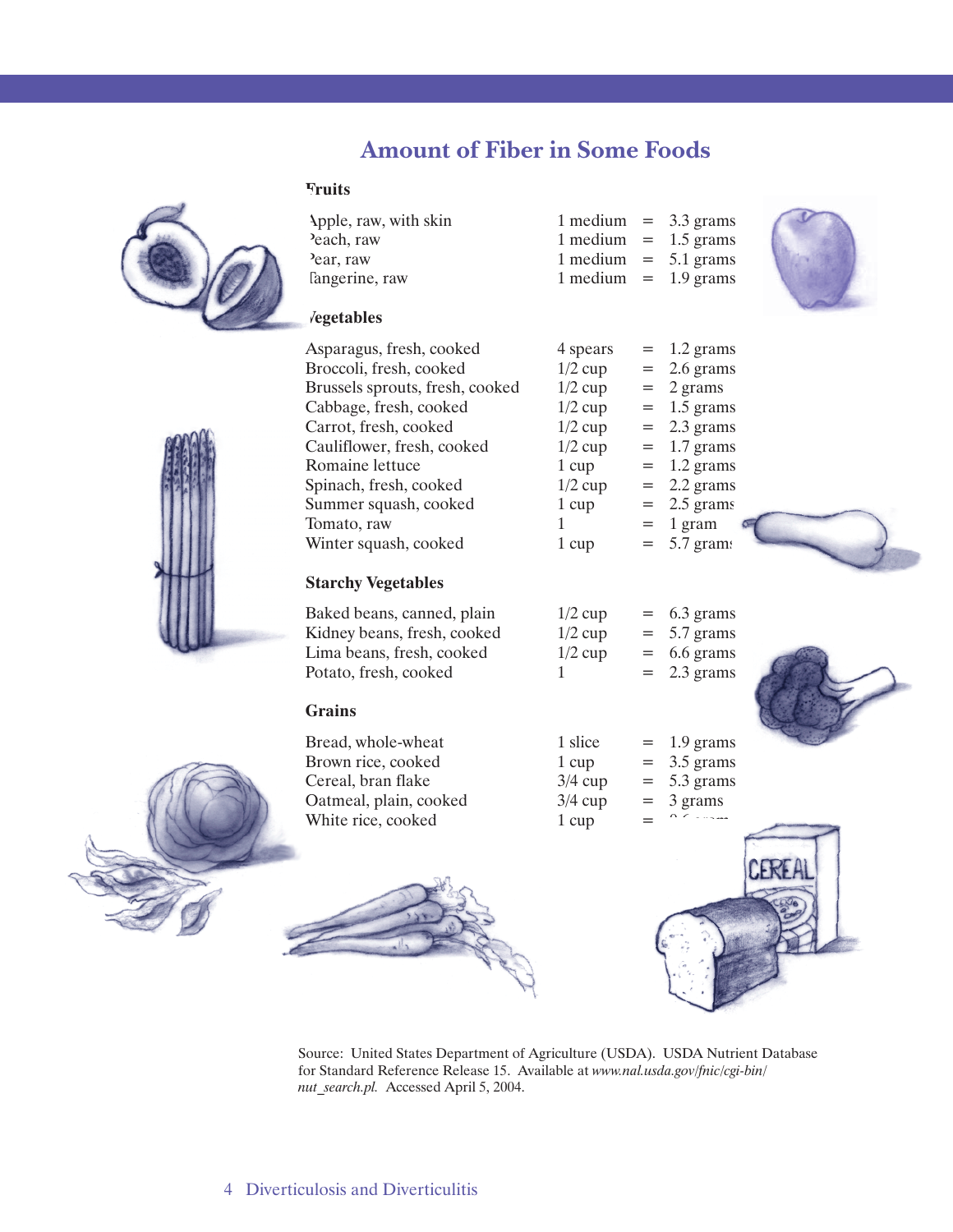#### **Diverticulitis**

Treatment for diverticulitis focuses on clearing up the infection and inflammation, resting the colon, and preventing or minimizing complications. An attack of diverticulitis without complications may respond to antibiotics within a few days if treated early.

To help the colon rest, the doctor may recommend bed rest and a liquid diet, along with a pain reliever.

An acute attack with severe pain or severe infection may require a hospital stay. Most acute cases of diverticulitis are treated with antibiotics and a liquid diet. The antibiotics are given by injection into a vein. In some cases, however, surgery may be necessary.

#### **When is surgery necessary?**

If attacks are severe or frequent, the doctor may advise surgery. The surgeon removes the affected part of the colon and joins the remaining sections. This type of surgery, called colon resection, aims to keep attacks from coming back and to prevent complications. The doctor may also recommend surgery for complications of a fistula or intestinal obstruction.

If antibiotics do not correct an attack, emergency surgery may be required. Other reasons for emergency surgery include a large abscess, perforation, peritonitis, or continued bleeding.

Emergency surgery usually involves two operations. The first surgery will clear the infected abdominal cavity and remove part of the colon. Because of infection and sometimes obstruction, it is not safe to rejoin the colon during the first operation. Instead, the surgeon creates a temporary hole, or stoma, in the abdomen. The end of the colon is connected to the hole, a procedure called a colostomy, to allow normal eating and bowel

### **Points to Remember**

- pouches, called diverticula, bulge outward through weak spots in the colon (large intestine). Diverticulosis occurs when small
- The pouches form when pressure inside the colon builds, usually because of constipation.
- never have any discomfort or symptoms. Most people with diverticulosis
- The most likely cause of diverticulosis is a low-fiber diet because it increases constipation and pressure inside the colon.
- For most people with diverticulosis, eating a high-fiber diet is the only treatment needed.
- by eating these foods: whole grain breads and cereals; fruit like apples and peaches; vegetables like broccoli, cabbage, spinach, carrots, asparagus, and squash; and starchy vegetables like kidney beans and lima beans. You can increase your fiber intake
- Diverticulitis occurs when the pouches become infected or inflamed and cause pain and tenderness around the left side of the lower abdomen.

movements. The stool goes into a bag attached to the opening in the abdomen. In the second operation, the surgeon rejoins the ends of the colon.